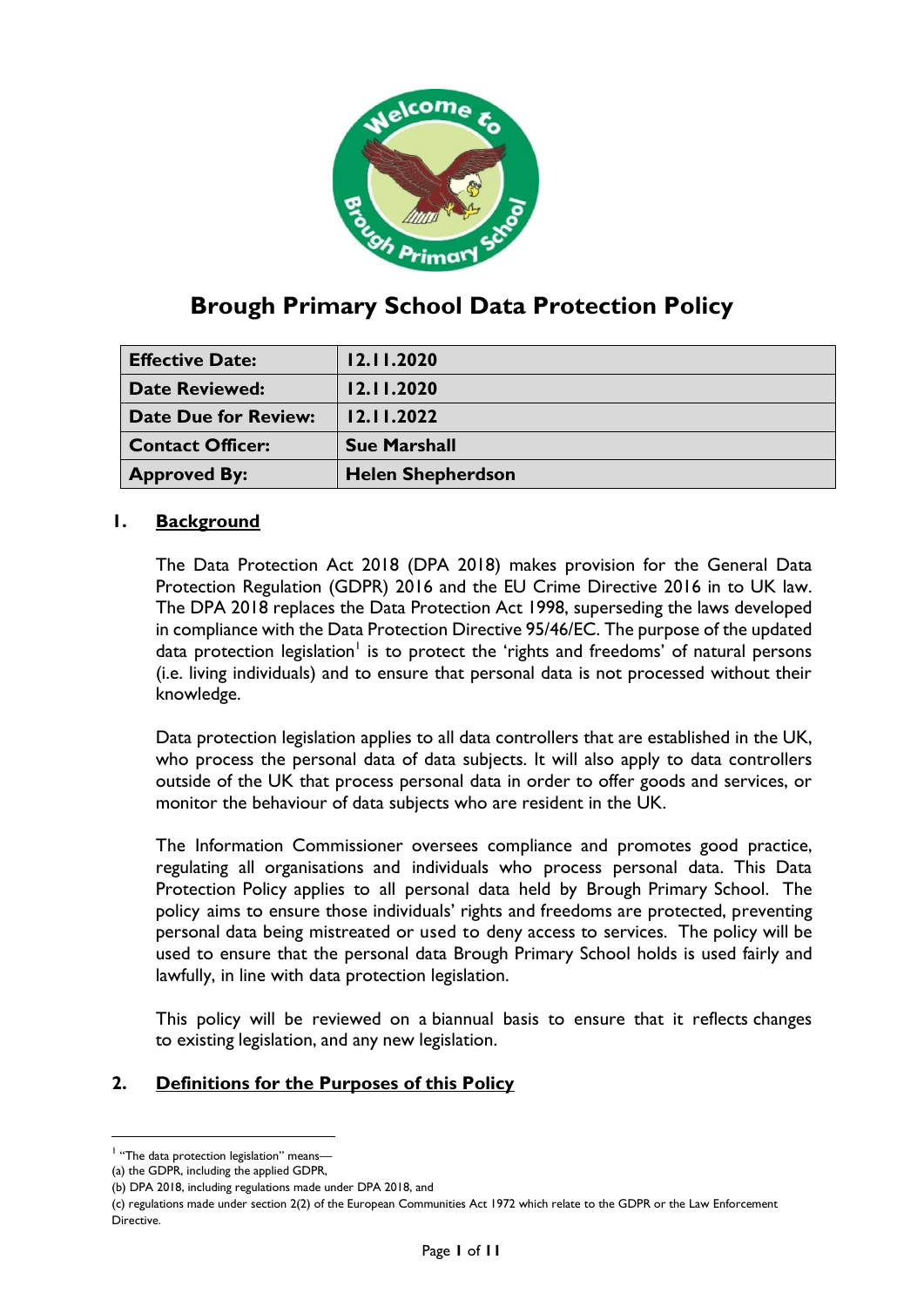For the purposes of this policy, the following definitions are in relation to Data Protection.

Personal data – any information relating to an identified or identifiable natural person ('data subject'); an identifiable natural person is one who can be identified, directly or indirectly, in particular by reference to an identifier such as a name, an identification number, location data, an online identifier or to one or more factors specific to the physical, physiological, genetic, mental, economic, cultural or social identity of that natural person.

Special categories data – personal data revealing racial or ethnic origin, political opinions, religious or philosophical beliefs, or trade-union membership, and the processing of genetic data, biometric data for the purpose of uniquely identifying a natural person, data concerning health or data concerning a natural person's sex life or sexual orientation.

Data controller – the natural or legal person, public authority, agency or other body which, alone or jointly with others, determines the purposes and means of the processing of personal data.

Data subject – any living individual who is the subject of personal data held by an organisation.

Processing – any operation or set of operations which is performed on personal data or on sets of personal data, whether or not by automated means, such as collection, recording, organisation, structuring, storage, adaptation or alteration, retrieval, consultation, use, disclosure by transmission, dissemination or otherwise making available, alignment or combination, restriction, erasure or destruction.

Profiling – is any form of automated processing of personal data intended to evaluate certain personal aspects relating to a natural person, or to analyse or predict that person's performance at work, economic situation, location, health, personal preferences, reliability, or behavior. This definition is linked to the right of the data subject to object to profiling and a right to be informed about the existence of profiling, of measures based on profiling and the envisaged effects of profiling on the individual.

Personal data breach (PDB) – a breach of security leading to the accidental, or unlawful, destruction, loss, alteration, unauthorised disclosure of, or access to, personal data transmitted, stored or otherwise processed. There is an obligation on the controller to report personal data breaches to the Information Commissioners Office (ICO) and where the breach is likely to adversely affect the personal data or privacy of the data subject.

Child – anyone under the age of 13 years old. The processing of personal data of a child for online services<sup>2</sup> are only lawful if parental or custodian consent has been obtained (this does not include preventive or counselling services). The controller shall make reasonable efforts to verify in such cases that consent is given or authorised by the holder of parental responsibility over the child.

<u>.</u>

 $^{\text{2}}$  Refers to information society services as defined by the Electronic Commerce Regulations 2002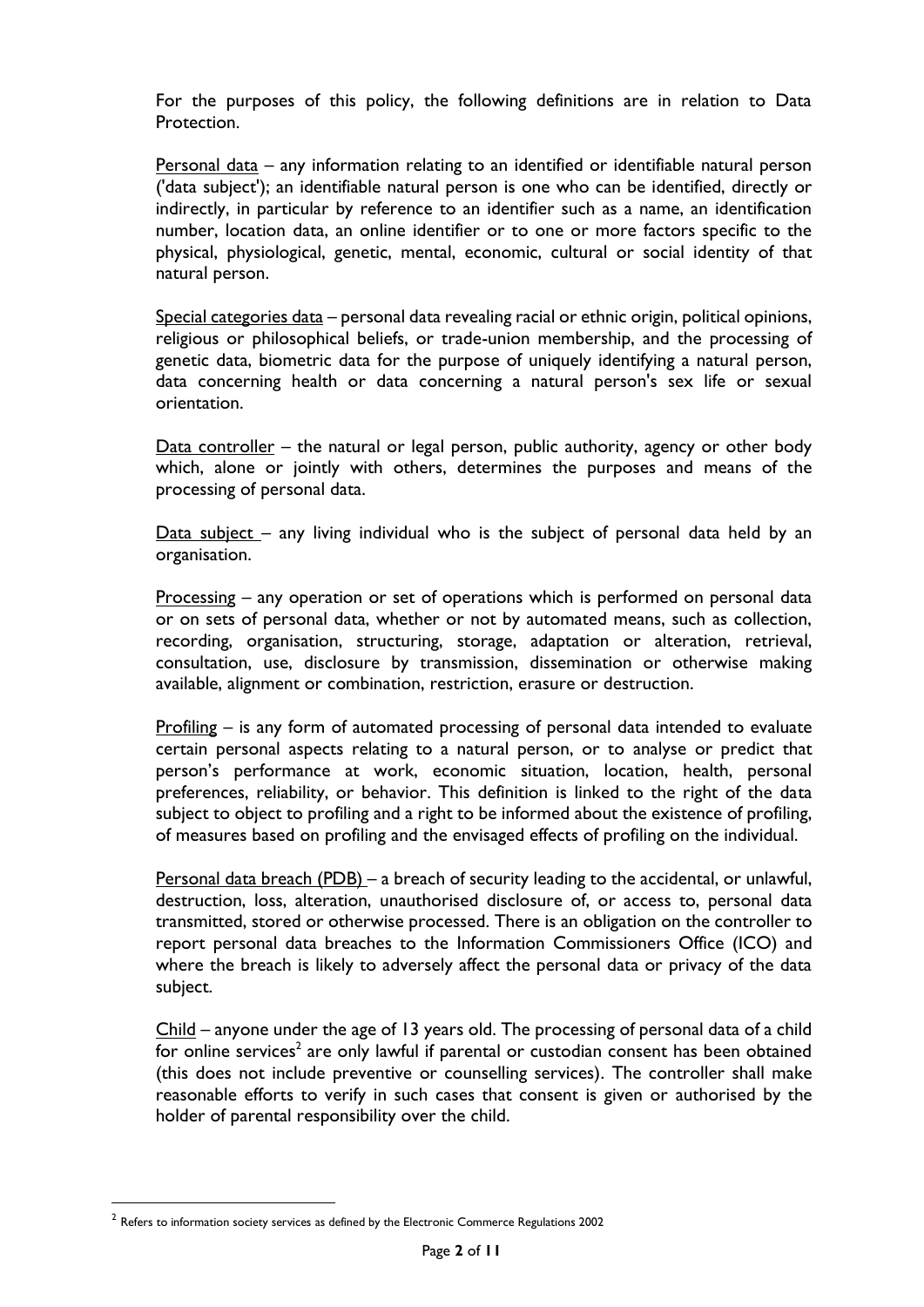Consent - in relation to the processing of personal data relating to an individual, means a freely given, specific, informed and unambiguous indication of the individual's wishes by which the individual, by a statement or by a clear affirmative action, signifies agreement to the processing of the personal data.

Third party – a natural or legal person, public authority, agency or body other than the data subject, controller, processor and persons who, under the direct authority of the controller or processor, are authorised to process personal data.

# **3. Policy Statement**

In order to operate effectively, Brough Primary School has to process personal information about people with whom it works. These may include members of the pupils, parents, current, past and prospective employees and suppliers. In addition, it is required by law to process information in order to comply with the requirements of central government.

Brough Primary School is committed to ensuring compliance with data protection legislation. Brough Primary School regards the lawful and correct treatment of personal information as essential to its successful operations and to maintaining confidence between Brough Primary School and those with whom it carries out business. Brough Primary School fully endorses the principles of data protection by design and default. To this end, Brough Primary School will ensure its Data Protection Officer is able to fulfil their tasks as defined in data protection legislation.

Third parties who have access to personal data will be expected to have read and understood this policy. No third party will be able to access personal data without being committed to having obligations no less onerous than Brough Primary School. Brough Primary School will make every effort to ensure data subjects can exercise their rights. Any breach of data protection legislation will be dealt with as a matter of urgency. If required, breaches will be reported to the appropriate authorities and dealt with as criminal offence. Brough Primary School is committed to working with the ICO in all areas relating to personal data.

# **4. Corporate Requirements**

Brough Primary School is a data controller as defined by data protection legislation. It is the responsibility of the Governors to ensure compliance with Data Protection legislation. However the Head Teacher is responsible for ensuring compliance within the day to day activities of the school.

All those in managerial or supervisory roles throughout the school are responsible for encouraging good information handling practices. Compliance with data protection legislation and this policy is the responsibility of all employees.

Employees are responsible for ensuring that any personal data about them and supplied by them is accurate and up-to-date. All employees who process personal data are responsible for their own compliance with data protection legislation and this policy. Failure to do so may result in disciplinary action which could lead to dismissal. Brough Primary School's Training Procedure sets out the specific training requirements and awareness raising requirements.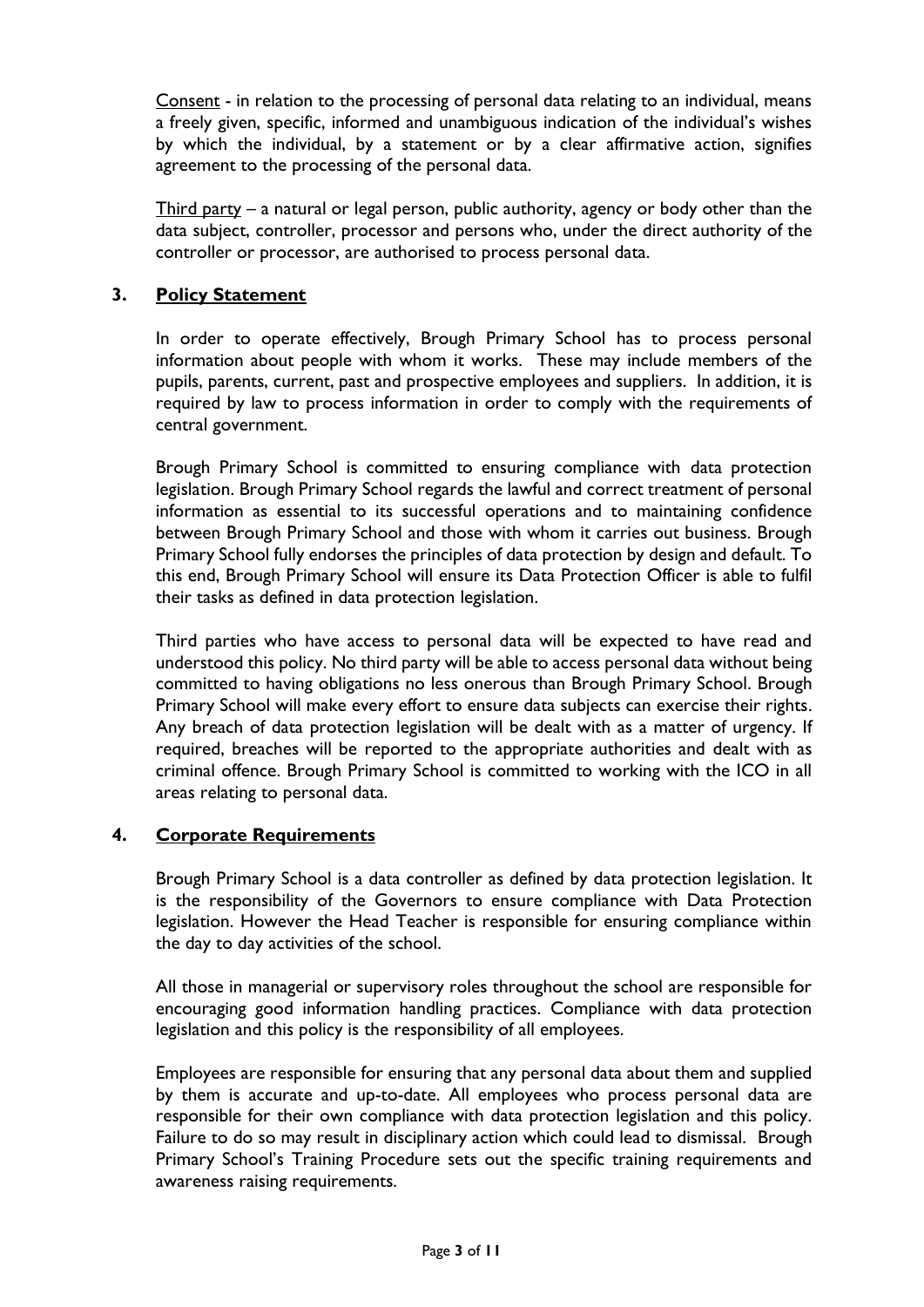The school's appointed Data protection Officer (DPO) is accountable to the Head teacher and will ensure that the tasks outlined within data protection legislation are fulfilled.

The first point of contact for data protection matters is brough.primary@eastriding.gov.uk however anyone has the right to speak to the DPO about their tasks.

### **5. Policy Development including Consultation**

The following people and groups were consulted in development of this policy:

East Riding of Yorkshire Council *(as part of a traded service)*

IT Governance Ltd as part of the East Riding of Yorkshire Council's traded service *(this document contains material that is distributed under licence from IT Governance Ltd. No reproduction or distribution of this material is allowed outside of your organisation without the permission of IT Governance Ltd.)*

### **6. Links with other Policies and Strategies**

This policy links to the following documents:

- Acceptable Use Pupil Policy
- **Acceptable Use Staff Policy**
- **On line Safety Policy**
- **Computing Policy**
- **Social Media Policy**
- **School Technical Security Policy**

#### **7. Data Protection Principles**

All processing of personal data must be conducted in accordance with data protection principles. Brough Primary School's policies and procedures are designed to ensure compliance with these principles.

1. Personal data must be processed lawfully, fairly and transparently

**Lawful** – identify a lawful basis before you can process personal data. These are often referred to as the "conditions for processing", for example consent.

**Fairly** – in order for processing to be fair, the data controller has to make certain information available to the data subjects as practicable. This applies whether the personal data was obtained directly from the data subjects or from other sources.

**Transparently** – data protection legislation includes rules on giving privacy information to data subjects. These are detailed and specific, placing an emphasis on making privacy notices understandable and accessible. Information must be communicated to the data subject in an intelligible form using clear and plain language.

2. Personal data can only be collected for specific, explicit and legitimate purposes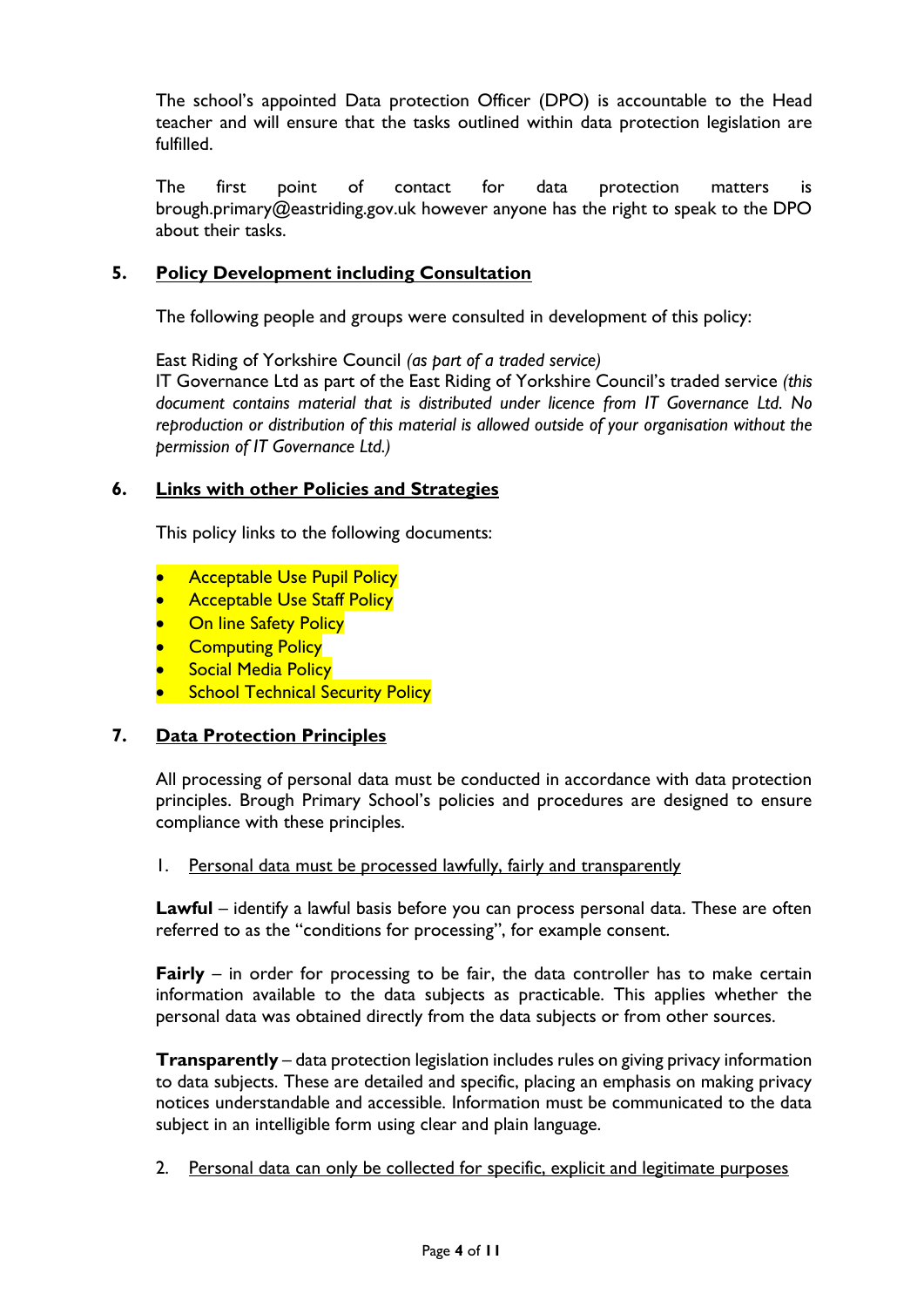Data obtained for specified purposes must not be used for a purpose that differs from those formally notified to the ICO, outlined on the Brough Primary School's records of processing or in line with this Policy.

# 3. Personal data must be adequate, relevant and limited to what is necessary for processing

Brough Primary School does not collect information that is not strictly necessary for the purpose for which it is obtained. All data collection forms (electronic or paper-based), including data collection requirements in new information systems, must be include a fair processing statement or link to privacy statement and approved by the DPO. The DPO will ensure that, on a regular basis all data collection methods are reviewed to ensure that collected data continues to be adequate, relevant and not excessive.

4. Personal data must be accurate and kept up to date with every effort to erase or rectify without delay

Data that is stored by Brough Primary School must be reviewed and updated as necessary. No data should be kept unless it is reasonable to assume that it is accurate. The DPO is responsible for ensuring that all staff are trained in the importance of collecting accurate data and maintaining it.

It is the responsibility of the data subject to ensure that data held by Brough Primary School is accurate and up to date. Pupils, parents, employees and suppliers should be required to notify the school of any changes in circumstance to enable personal records to be updated accordingly. Processes will be in place to allow for the updating of records. It is the responsibility of Brough Primary School to ensure that any notification regarding change of circumstances is recorded and acted upon.

The DPO is responsible for ensuring that appropriate procedures and policies are in place to keep personal data accurate and up to date. On a regular basis the DPO will review these processes and retention dates for personal data processed by Brough Primary School.

The DPO is responsible for making appropriate arrangements so that, third-party organisations that may have been passed inaccurate or out-of-date personal data are informed, ensuring it is not used to inform decisions about the individuals concerned.

5. Personal data must be kept in a form such that the data subject can be identified only as long as is necessary for processing.

Where possible, personal data will be minimised, encrypted or pseudonymised in order to protect the identity of the data subject in the event of a data breach.

Personal data will be retained in line with the recommended retention schedule and, once its retention date is passed, it must be securely destroyed. Any data retention that exceeds the retention period must be approved by the Head Teacher. They must ensure that the justification is clearly identified and in line with the requirements of data protection legislation.

6. Personal data must be processed in a manner that ensures the appropriate security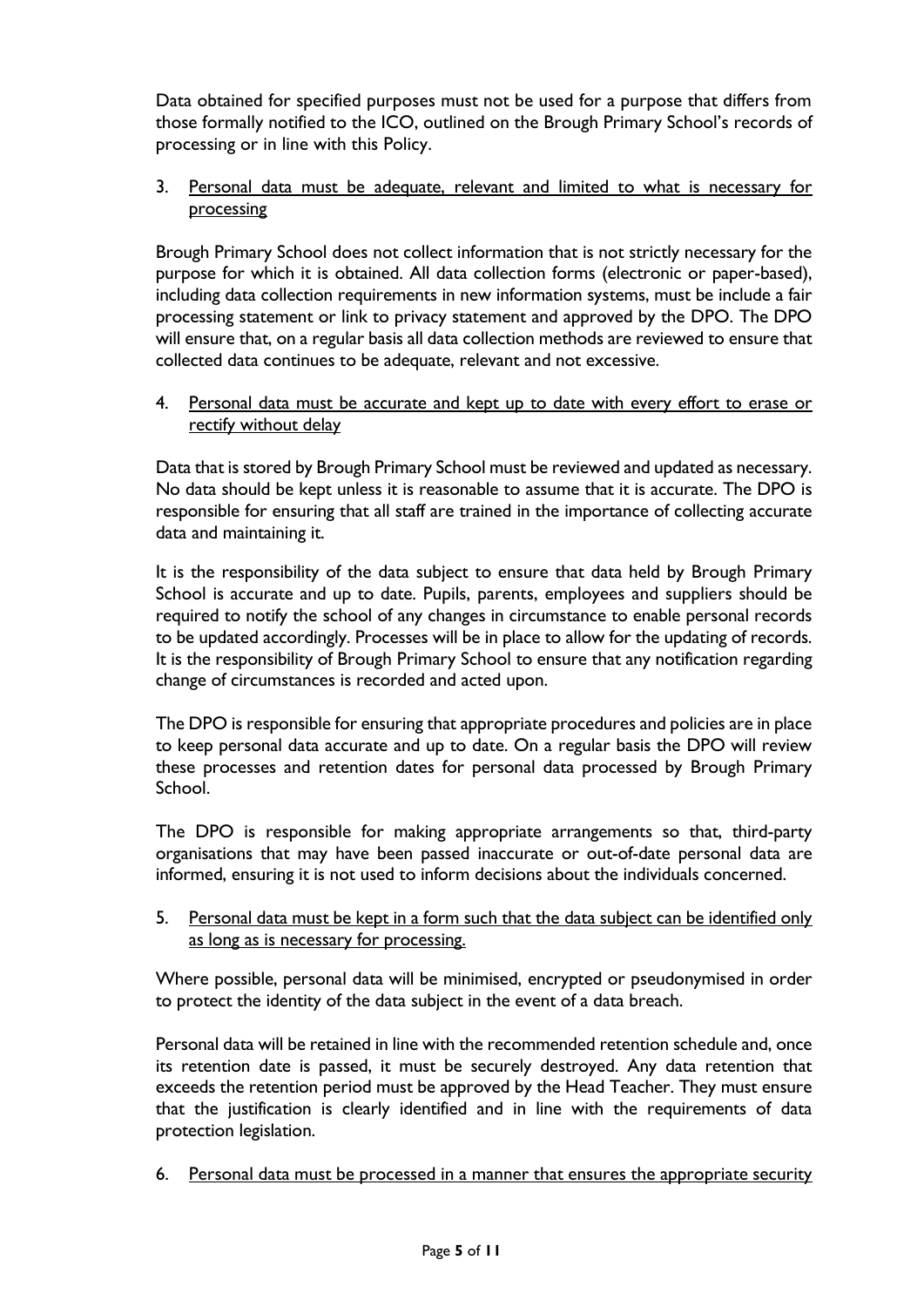The DPO will carry out risk assessments taking into account how state of the art technical measures are, the costs of implementation and the risk/likelihood to individuals if a security breach occurs, the effect of any security breach on the school itself, and any likely reputational damage including the possible loss of customer trust.

Both the school (as controller) and its processors shall implement appropriate technical and organisational measures to ensure a level of security appropriate to the risk, including where appropriate:

- the pseudonymisation and encryption of personal data;
- the ability to ensure the ongoing confidentiality, integrity, availability and resilience of processing systems and services;
- the ability to restore the availability and access to personal data in a timely manner in the event of a physical or technical incident;
- a process for regularly testing, assessing and evaluating the effectiveness of technical and organisational measures for ensuring the security of the processing.

The policies and strategies identified in Section 6 of this Policy (6. Links with other Policies and Strategies) must also be considered.

7. The controller must be able to demonstrate compliance with the GDPR's other principles (accountability)

Data protection legislation includes provisions that promote accountability and governance. These complement the transparency requirements. This accountability additional principle requires the school to demonstrate that it complies with the principles and states explicitly that this is the school's responsibility.

The school demonstrates this compliance through this policy, adhering to codes of conduct, implementing technical and organisational measures, as well as adopting techniques such as data protection by design, and establishing formal procedures in relation to data protection.

# **8. Data Subjects' Rights**

Data subjects have the following rights regarding data processing, and the data that is recorded about them:

- To make subject access requests regarding the nature of information held and to whom it has been disclosed.
- To prevent processing likely to cause damage or distress.
- To prevent processing for purposes of direct marketing.
- To be informed about the mechanics of automated decision-taking process that will significantly affect them.
- To not have significant decisions that will affect them taken solely by automated process.
- To take action to rectify, block, erase, including the right to be forgotten, or destroy inaccurate data.
- To request the ICO assess whether any provision of the data protection legislation has been contravened.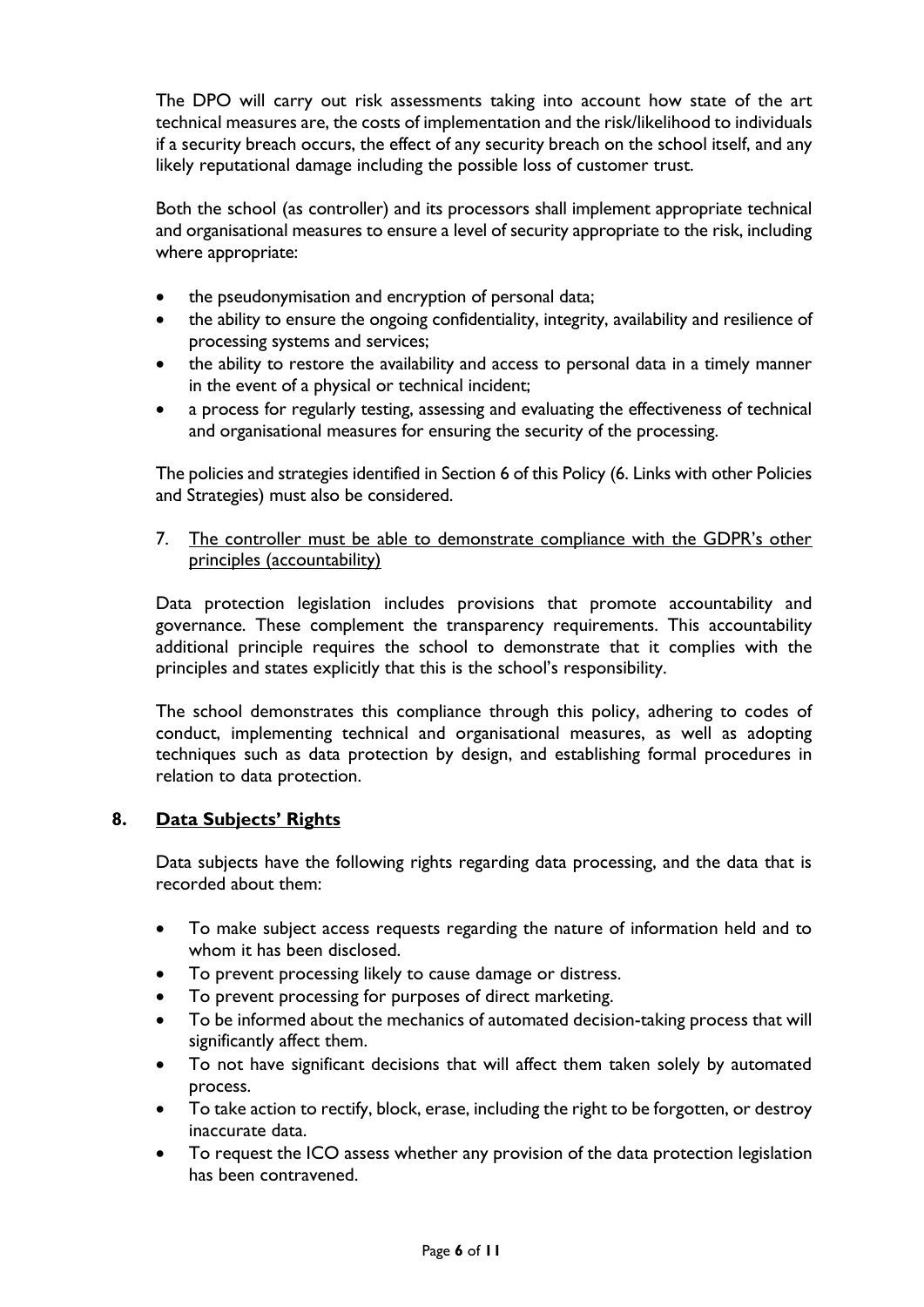- To have personal data provided to them in a structured, commonly used and machine-readable format, and the right to have that data transmitted to another controller (ported).
- To object to any automated profiling that is occurring without consent.

The school makes every effort to ensure that data subjects may exercise these rights. A data subject may make a data access request as described in the freedom of information request. These requests are under normal circumstances free of charge and will be dealt with in one month (although they can be extended by two months in some circumstances).

In addition, parents have their own independent right under The Education (Pupil Information) (England) Regulations 2006 of access to the official education records of their children. Students do not have a right to prevent their parents from obtaining a copy of their school records. As part of this process the school will apply the appropriate charge for providing copies of records.

Personal data must not be disclosed about a third party except in accordance with data protection legislation. If it appears absolutely necessary to disclose information about a third party, advice should be sought from the DPO.

Data subjects also have the right to complain to the school in relation to the processing of their personal data, the handling of a request from a data subject and appeals from a data subject on how complaints have been handled. This will be done in line with the school's complaints policy.

# **9. Disclosure of Data**

The school ensures that personal data is not disclosed to unauthorised third parties which includes family members, friends, suppliers, government bodies and other public sector organisations. All employees should exercise caution when asked to disclose personal data held on another individual to a third party.

All requests to provide data must be supported by the appropriate documentation. Data protection legislation permits disclosures for a number of reasons without consent, these include:

- to safeguard national security;
- prevention or detection of crime including the apprehension or prosecution of offenders;
- assessment or collection of tax duty;
- discharge of regulatory functions (includes health, safety and welfare of persons at work);
- to prevent serious harm to a third party; and
- to protect the vital interests of the individual, this refers to life and death situations.

It is the responsibility of employees to ensure that they have the authority to share information and that the recipient is authorised to receive such information. Failure to do so could lead to action under the school's disciplinary procedure (and, in exceptional circumstances, criminal charges). Advice should always be sought from the DPO if there is any uncertainty around the disclosure of information.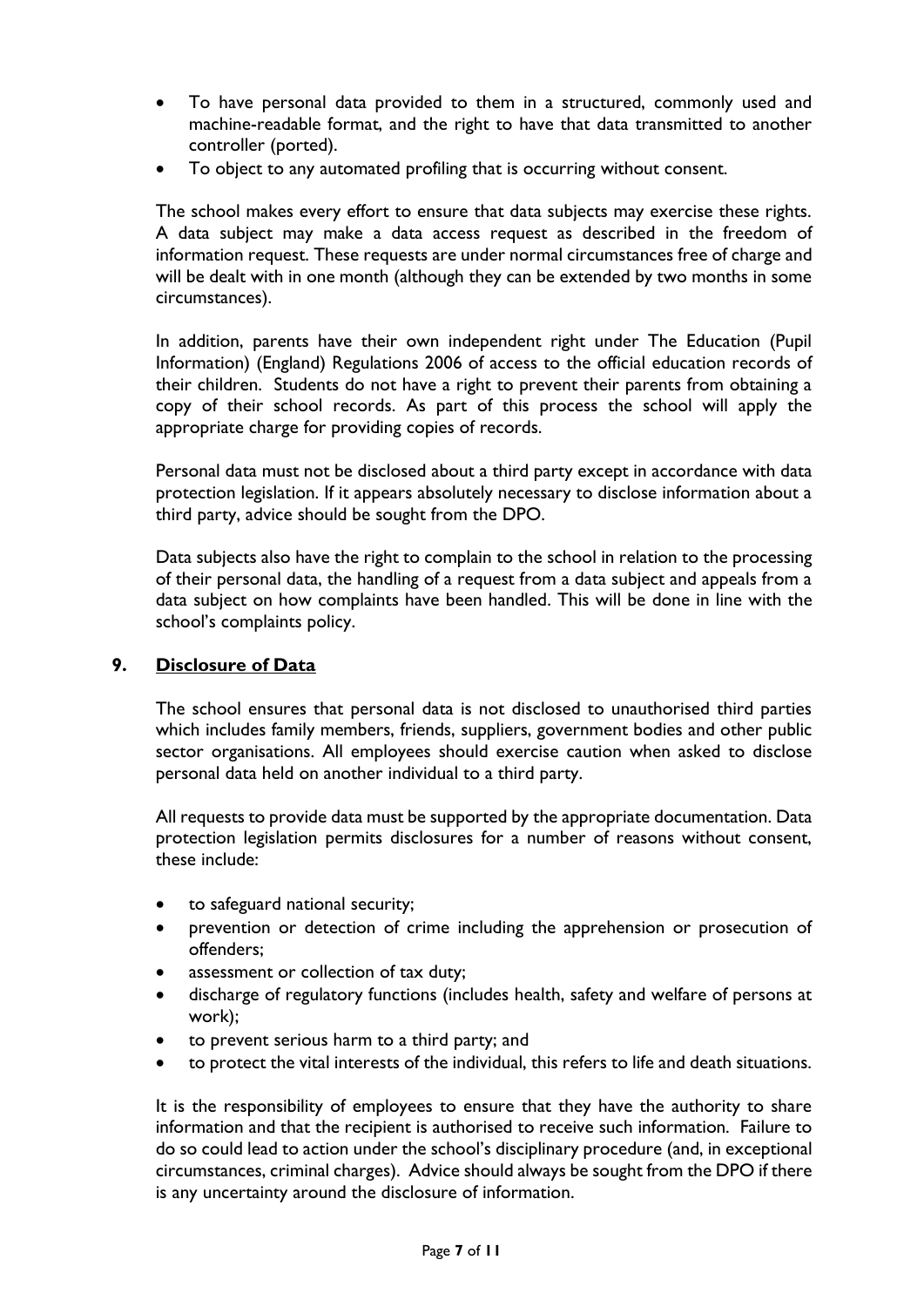# **10. Data Transfers**

All exports of data from within the European Economic Area (EEA) to non-European Economic Area countries (referred to in the GDPR as 'third countries') are unlawful unless there is an appropriate 'level of protection for the fundamental rights of the data subjects'.

The transfer of personal data outside of the EEA is prohibited unless one or more of the specified safeguards, or exceptions, apply:

- An adequacy decision.
- Privacy shield.
- Binding corporate rules.
- Model contract clauses.

Exceptions, in the absence of the above a transfer of personal data to a third country or international organisation, shall only take place on one of the following conditions:

- the data subject has explicitly consented to the proposed transfer, after having been informed of the possible risks of such transfers for the data subject due to the absence of an adequacy decision and appropriate safeguards;
- the transfer is necessary for the performance of a contract between the data subject and the data controller or the implementation of pre-contractual measures taken at the data subject's request;
- the transfer is necessary for the conclusion or performance of a contract concluded in the interest of the data subject between the data controller and another natural or legal person;
- the transfer is necessary for important reasons of public interest;
- the transfer is necessary for the establishment, exercise or defence of legal claims; and/or
- the transfer is necessary in order to protect the vital interests of the data subject or of other persons, where the data subject is physically or legally incapable of giving consent.

#### **11. Consent**

The school understands 'consent' to mean that the data subject has been fully informed of the intended processing and has signified their agreement, while in a fit state of mind to do so and without pressure being exerted upon them. Consent obtained under duress or on the basis of misleading information will not be valid.

There must be some active communication between the parties to demonstrate active consent. Consent cannot be inferred from non-response to a communication. The data controller must be able to demonstrate that consent was obtained for the processing operation. For special categories data, explicit written consent of data subjects must be obtained unless an alternative legitimate basis for processing exists.

Where the school provides online services to children, parental or custodial authorisation must be obtained. This requirement applies to children under the age of 13.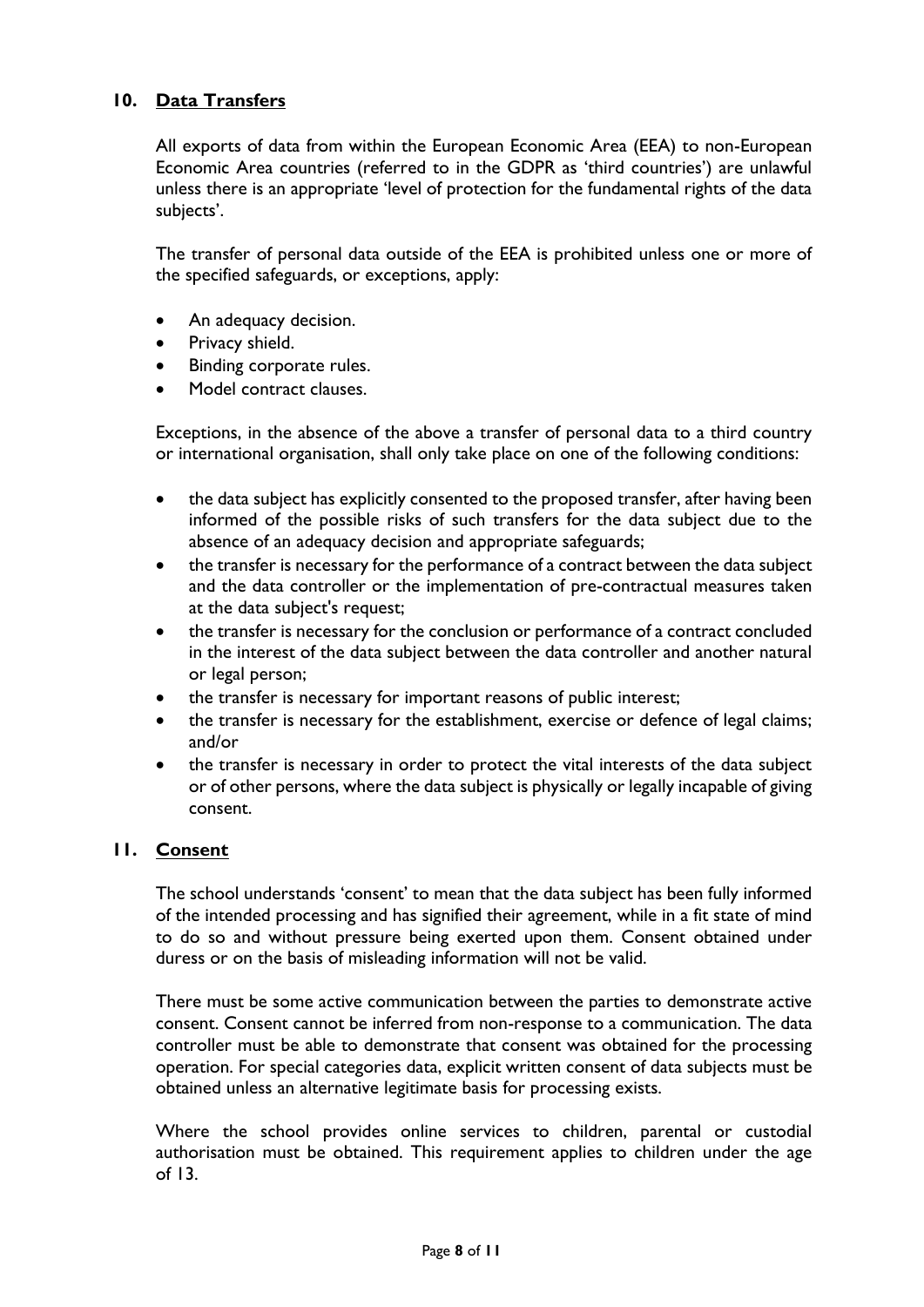Whether or not a photograph needs to be protected or falls under data protection legislation can be open to interpretation and the quality of the photograph. However, the school takes this matter extremely seriously and seeks to obtain parents' consent for the use of photographs outside the school and, in particular, to record their wishes if they do not want photographs to be taken of their children.

# **12. Processors and Contracts**

The school will ensure that any processor it engages have a written contract or agreement in place. This is important so both parties understand their responsibilities and liabilities. Processors must only ever act on documented instructions. To be compliant with data protection legislation contracts must include specific items.

# **13. Retention and Disposal of Data**

The school will not keep personal data in a form that permits identification of data subjects for longer than is necessary, in relation to the purpose(s) for which it was originally collected. It may store data for longer periods if the personal data will be processed solely for archiving purposes in the public interest, scientific or historical research purposes or statistical purposes, subject to the implementation of appropriate technical and organisational measures to safeguard the rights and freedoms of the data subject.

The retention period for each category of personal data will be set out in Brough Primary School's retention schedules.

Personal data must be disposed of securely in accordance with data protection principle 6. Appropriate procedures must be followed when disposing of personal information. The school will ensure that secure disposal methods are available to staff.

# **14. Data Inventory**

The school has established records of processing activity (information asset register) which help determine the flow of data through the organisation. The school is aware of any risks associated with the processing of particular types of personal data and the level of risk to individuals associated with the processing of their personal data.

# **15. Impact Assessments**

The school will implement technical and organisational measures to ensure that by default, personal data is processed were necessary. Data protection impact assessments (DPIAs) will be carried out in relation to the processing of personal data, and in relation to processing undertaken by other organisations on behalf of the school.

Where a type of processing, in particular using new technologies and taking into account the nature, scope, context and purposes of the processing, presents a risk to the rights and freedoms of an individual, the school, prior to the processing, will carry out a DPIA. A single DPIA may address a set of similar processing operations that present similar high risks.

Where, as a result of a DPIA, it is clear that, the school is about to commence processing of personal data that could cause damage and/or distress to the data subjects, or is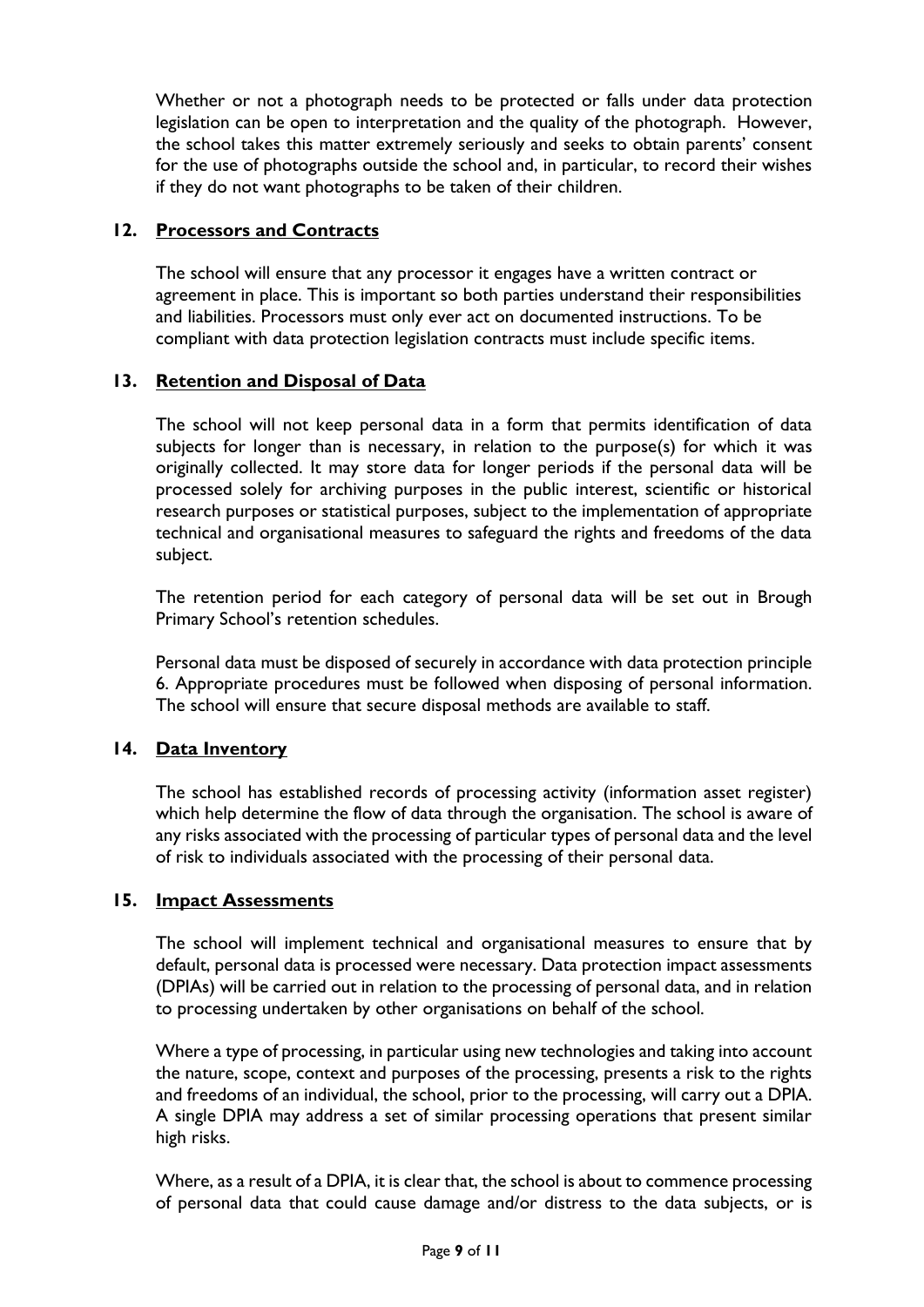deemed high risk (including to the reputation of the school), the DPIA must be escalated for review to the DPO. The DPO shall, if there are significant concerns, either as to the potential damage or distress, or the quantity of data concerned, escalate the matter to the ICO.

# **16. Incidents and Breaches**

The school will always treat any data protection incident/breach as a serious issue. In the event of a breach, or suspected breach (incident), the DPO must be informed immediately.

An investigation will take place in line with school procedures. This includes Human Resources to ensure any disciplinary action is taken if deemed appropriate and Legal Services. The point of contact for the ICO is the DPO.

The school has an obligation to report certain data protection breaches to the ICO within 72 hours of the school being made aware. The DPO will notify the ICO following an assessment of the breach. If required the DPO will also arrange for the affected data subjects to be notified. Any data processors the school is working with are also required to report data protection breaches to the ICO, as well as cooperate with the ICO to resolve the issue. Data processors must also notify the school of any breach which affects the school's personal information, within the 72 hour window.

The ICO has the authority to sanction significant financial penalties of up to  $\epsilon$ 20 million or 4% of global turnover (fines in the UK will be based on the current exchange rate). Data processors also hold liability for data protection breaches.

The school recognises data subjects' right to compensation if they have suffered material or non-material damage as a result of an infringement of data protection legislation. Any claim for compensation will be dealt with through the school's normal procedures.

# **17. Training**

It is the school's policy that all employees and processors who have access to school personal data receive the appropriate training, in order to comply with data protection legislation. The school will accordingly ensure that data protection training is available for staff.

Training in data protection matters should be provided before any access to personal data is permitted, and mandatory refresher training should be undertaken at intervals thereafter to maintain awareness. The DPO responsible for ensuring appropriate training has been undertaken, including for temporary or contracted staff.

Data protection training is a crucial element of staff awareness. All individuals need to be aware of their obligations relating to any personal data they process as part of their school duties. Failure to adhere to this policy can result in serious misconduct and lead to the prosecution of employees.

# **18. Outcomes and Impacts**

Prevent the inappropriate use of personal data held by the school.